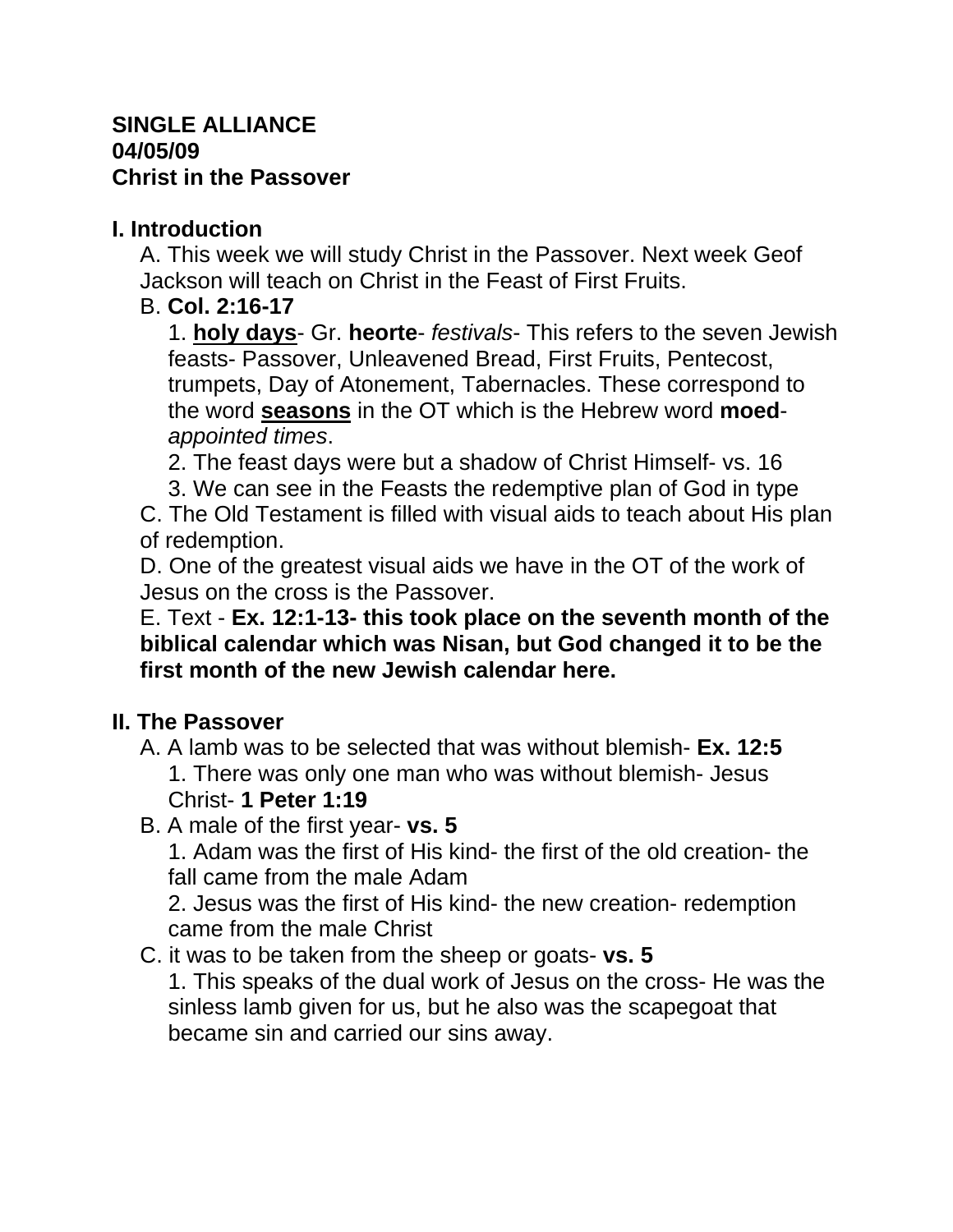D. **Ex. 12:3; 6**-The lamb was selected on the ten of the first month-Nisan- this lamb was to be **kept** - lit. Hebrew *watched or examined*until the 14th of the month when is was to be killed

1. **John 12:1**- says that he came to Bethany **six days** before the Passover. The Passover lamb was slain on the 14<sup>th</sup> and the feast if **Passover** was the next day on the **15th**. Jesus came to Bethany **six days** before the Passover. This means he came into Bethany on the **9 th** . He came into Jerusalem the next day which was the **10th** of the month of Nisan as their King riding on a donkey. For five days Jesus was examined by all people. He was found to be without fault by Pilate and the courts.

2. Jesus was crucified on a Thursday. Many people think he was crucified on Friday because it says Jesus was taken down because of the Sabbath was the next day. However, the Sabbath after Jesus died was not the regular Sabbath day which was on Saturday. Since the Passover was associated with the date of the 14th of Nisan and not a specific day of the week it could take place anytime during the week. The day after the Passover lamb was killed was to be a day of rest or a Sabbath rest. This was called a **high Sabbath because in this case both Friday and Saturday were Sabbath's**. Jesus was crucified on Thursday, the next day was Friday which was the Passover Sabbath, then Saturday was the regular Sabbath, and Sunday was when He was resurrected. 3. Jesus was dead for three days. He was crucified on the  $14<sup>th</sup>$  so he was raised Sunday the 17<sup>th</sup>.

4. We see in type that Jesus was raised from the dead on the 17th of Nisan- **Gen. 8:4**- The ark is a type of Christ. The ark came out of the waters of death and rested on Mt. Ararat on the 17th of Nisan. Jesus was raised on the 17th of Nisan. The Passover lamb was killed on the 14th and raised on the 17th then He was crucified on Thursday.

a. Mt. Ararat means **the curse reversed**. Through the resurrection the curse is reversed. Geof will teach more on this next week.

E. Each family would kill the lamb on the 14th day of Nisan. The blood was put on the doorposts.

1. This observance was before the tabernacle or temple. The lamb was slain at each person's threshold. This was the common